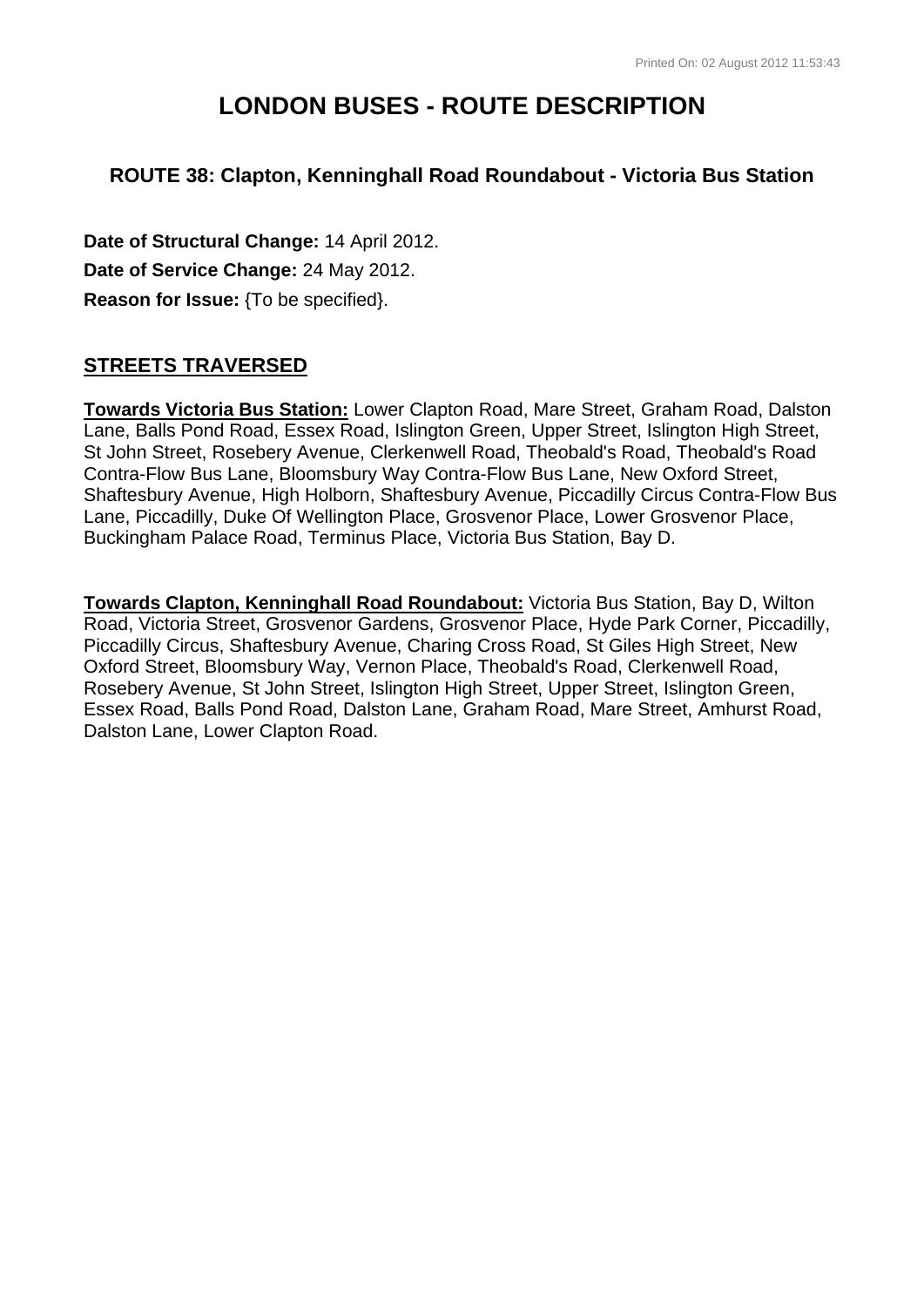## **AUTHORISED STANDS, CURTAILMENT POINTS, & BLIND DESCRIPTIONS**

Please note that only stands, curtailment points, & blind descriptions as detailed in this contractual document may be used.

#### **CLAPTON, KENNINGHALL ROAD ROUNDABOUT**

Private stand in centre of Kenninghall Road Roundabout at junction of Lower Clapton Road and Lea Bridge Road.

Buses proceed from Lower Clapton Road via Kenninghall Road Roundabout and Access Road to stand, departing via Access Road and Kenninghall Road Roundabout to Lower Clapton Road. Set down in Lower Clapton Road, at Stop L (192 - Lea Bridge Roundabout, Last Stop on LOR: 192 - Lea Bridge Roundabout) and pick up in Lower Clapton Road, at Stop E (1011 - Clapton Pond, First Stop on LOR: 1011 - Clapton Pond).

| AVAILABILITY:             | At any time.                                                                 |
|---------------------------|------------------------------------------------------------------------------|
|                           | OPERATING RESTRICTIONS: No more than 6 buses on Route 38 should be scheduled |
|                           | to stand at any one time.                                                    |
| <b>MEAL RELIEFS:</b>      | No meal relief vehicles to stand at any time.                                |
| <b>FERRY VEHICLES:</b>    | No ferry vehicles to park on stand at any time.                              |
| <b>BLIND DISPLAY:</b>     | Clapton Pond.                                                                |
| <b>OTHER INFORMATION:</b> | LBSL toilet facilities available 24 hours daily.                             |

## **CLAPTON BUS GARAGE (from VICTORIA BUS STATION)**

Private stand on forecourt of Arriva's Clapton Bus Garage in Bohemia Place on east side of Mare Street.

Buses proceed from Graham Road via Mare Street, Bohemia Place and Clapton Bus Garage to stand, departing via Clapton Bus Garage, Bohemia Place and Mare Street to Graham Road. Set down in Graham Road, at Stop G (20997 - Mare Street, Last Stop on LOR: 20997 - Mare Street) and pick up in Graham Road, at Stop E (308 - Graham Road / Hackney Central #, First Stop on LOR: 308 - Graham Road / Hackney Central #).

| AVAILABILITY:                                                | At any time.                                    |
|--------------------------------------------------------------|-------------------------------------------------|
| <b>OPERATING RESTRICTIONS:</b> Unscheduled curtailments only |                                                 |
| <b>MEAL RELIEFS:</b>                                         | No meal relief vehicles to stand at any time.   |
| <b>FERRY VEHICLES:</b>                                       | No ferry vehicles to park on stand at any time. |
| <b>BLIND DISPLAY:</b>                                        | Hackney Central.                                |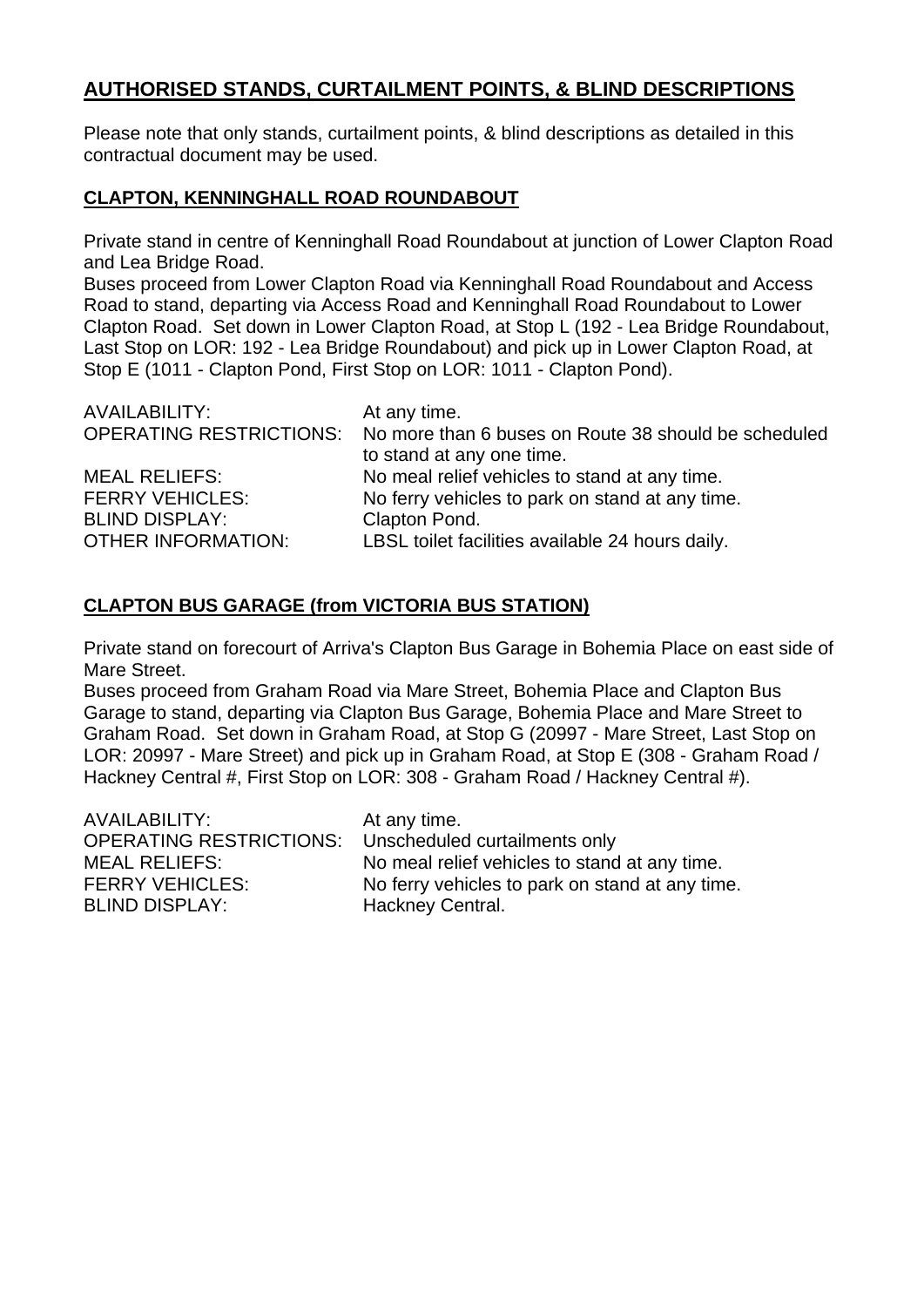## **MILDMAY PARK, DOVE ROAD**

Public stand for three buses on south side of Dove Road, commencing at a point 52.4 metres east of Essex Road and extending 38.8 metres east.

#### From Clapton, Kenninghall Road Roundabout.

Buses proceed from Balls Pond Road via Southgate Road and Dove Road to stand, departing via Dove Road and Essex Road to Balls Pond Road. Set down in Balls Pond Road, at Stop BH (913 - Southgate Road, Last Stop on LOR: 913 - Southgate Road) and pick up in Balls Pond Road, at Stop CC (2638 - Mildmay Park / Southgate Road, First Stop on LOR: 2638 - Mildmay Park / Southgate Road).

#### From Victoria Bus Station.

Buses proceed from Balls Pond Road via Southgate Road and Dove Road to stand, departing via Dove Road to Essex Road. Set down in Balls Pond Road, at Stop CC (2638 - Mildmay Park / Southgate Road, Last Stop on LOR: 2638 - Mildmay Park / Southgate Road) and pick up in Essex Road, at Stop CG (2636 - Essex Road / Marquess Road, First Stop on LOR: 2636 - Essex Road / Marquess Road).

| AVAILABILITY:                  | At any time.                                    |
|--------------------------------|-------------------------------------------------|
| <b>OPERATING RESTRICTIONS:</b> | Unscheduled curtailments only.                  |
| <b>MEAL RELIEFS:</b>           | No meal relief vehicles to stand at any time.   |
| <b>FERRY VEHICLES:</b>         | No ferry vehicles to park on stand at any time. |
| <b>BLIND DISPLAY:</b>          | Mildmay Park.                                   |
|                                |                                                 |

## **ISLINGTON GREEN, ESSEX ROAD (from VICTORIA BUS STATION)**

Buses proceed from Essex Road via Cross Street departing to Upper Street. Set down in Essex Road, K (2627 - Packington Street, Last Stop on LOR: 2627 - Packington Street) and pick up in Upper Street, at stop F (36602 - Angel Station <>, First Stop on LOR: 36602 - Angel Station <>).

| AVAILABILITY:         | At any time.                                                      |
|-----------------------|-------------------------------------------------------------------|
|                       | OPERATING RESTRICTIONS: Turning Point Only - Buses must not stand |
| <b>BLIND DISPLAY:</b> | Islington Green.                                                  |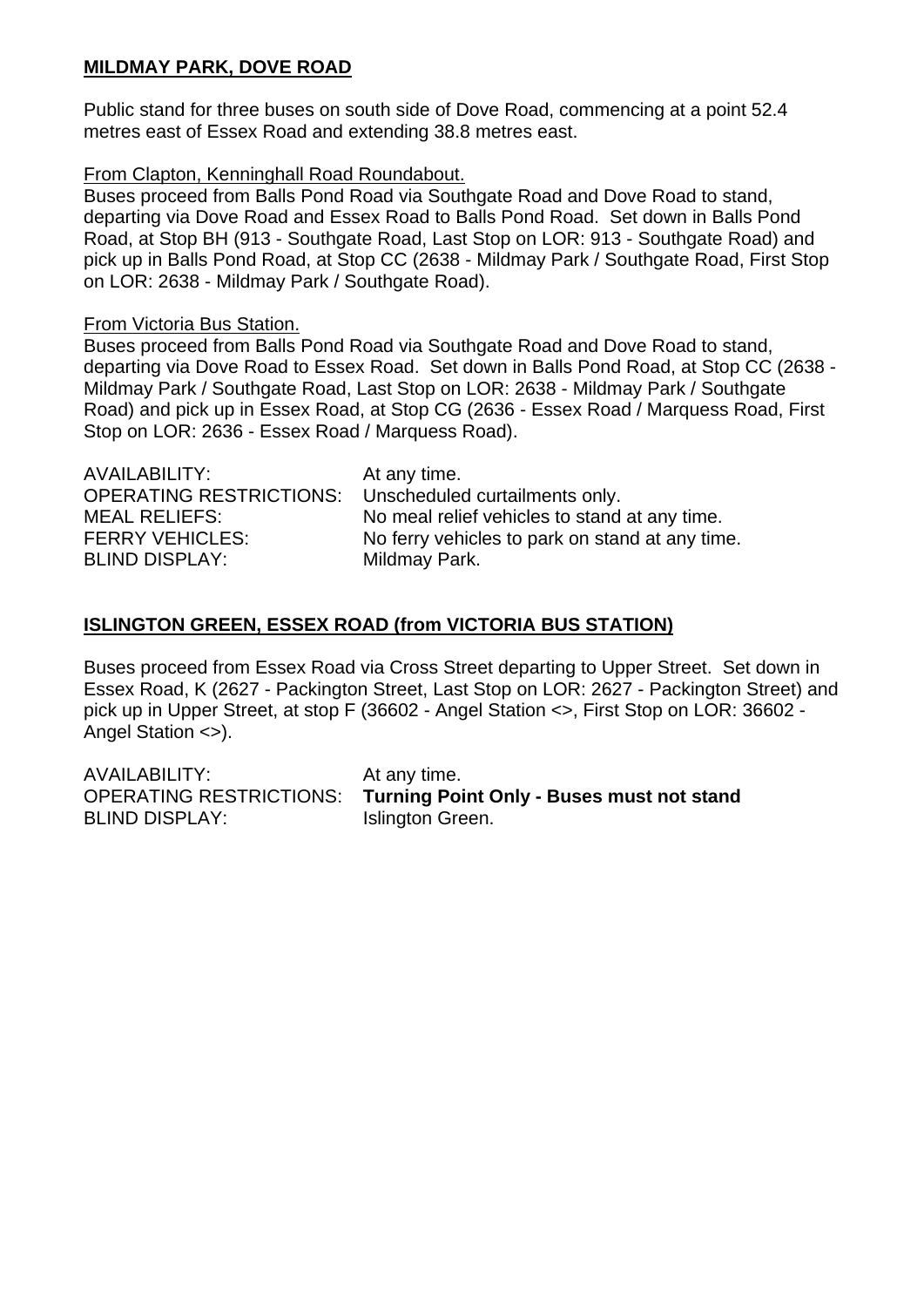#### **ISLINGTON, ANGEL, GOSWELL ROAD (from Clapton, Kenninghall Road Roundabout)**

Public stand on north west side of Goswell Road in two portions:

1 - for three buses, commencing opposite the part wall of no.332 and extending 30 metres north west.

2 - for two buses, commencing opposite no.356 and extending 21 metres north west. Buses proceed from Upper Street via Islington High Street, City Road, Wakley Street and Goswell Road to stand, departing via Goswell Road, City Road and Islington High Street to Upper Street. Set down in Upper Street, at Stop F (36602 - Angel Station <>, Last Stop on LOR: 36602 - Angel Station <>) and pick up in Upper Street, at Stop X (4716 - Angel Station <>, First Stop on LOR: 4716 - Angel Station <>).

AVAILABILITY: At any time. OPERATING RESTRICTIONS: Unscheduled curtailments only. BLIND DISPLAY: Islington Angel.

MEAL RELIEFS: No meal relief vehicles to stand at any time. FERRY VEHICLES: No ferry vehicles to park on stand at any time.

#### **ROSEBERY AVENUE**

Public stand for one bus on south side of Green Terrace, commencing 15 metres west of Gloucester Way and extending 12 metres east.

#### From Clapton, Kenninghall Road Roundabout.

Buses proceed from Rosebery Avenue via Gloucester Way and Green Terrace to stand, departing via Green Terrace to Rosebery Avenue. Set down in Rosebery Avenue, at Stop UC (1045 - Sadler's Wells Theatre, Last Stop on LOR: 1045 - Sadler's Wells Theatre) and pick up in Rosebery Avenue, at Stop UA (14237 - Hardwick Street, First Stop on LOR: 1046 - Sadler's Wells Theatre).

#### From Victoria Bus Station.

Buses proceed from Rosebery Avenue via Gloucester Way and Green Terrace to stand, departing via Green Terrace to Rosebery Avenue. Set down in Rosebery Avenue, at Stop CH (1801 - Tysoe Street, Last Stop on LOR: 1801 - Tysoe Street) and pick up in Rosebery Avenue, at Stop UD (1802 - Tysoe Street, First Stop on LOR: 616 - Mount Pleasant).

| Available from 08:00 until 19:30 only. Buses on Route 38<br>must not use this stand outside these times. |
|----------------------------------------------------------------------------------------------------------|
| OPERATING RESTRICTIONS: Unscheduled curtailments only.                                                   |
| No meal relief vehicles to stand at any time.                                                            |
| No ferry vehicles to park on stand at any time.                                                          |
| Rosebery Avenue.                                                                                         |
|                                                                                                          |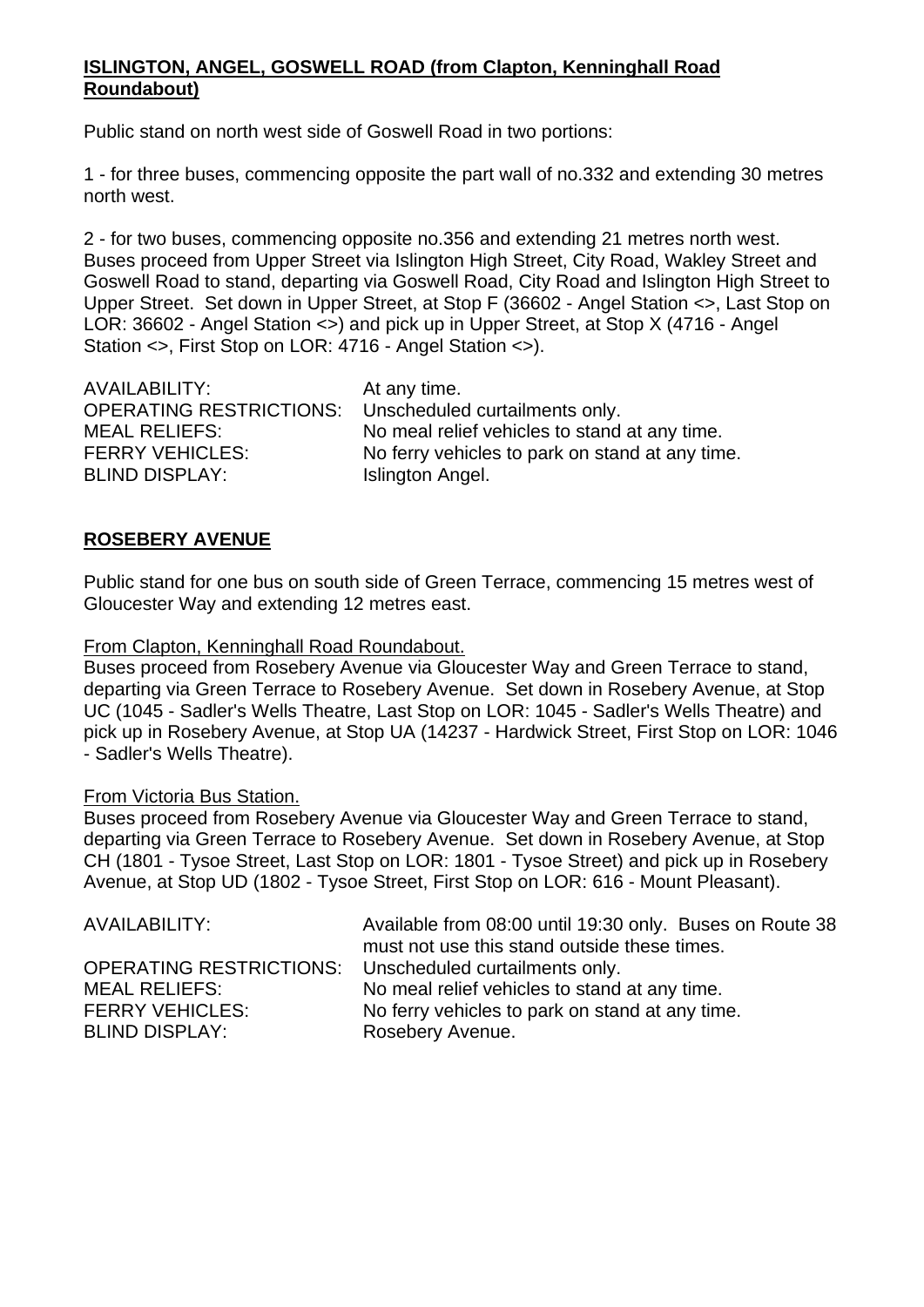#### **HOLBORN, PROCTER STREET [WEST SIDE] (from Clapton, Kenninghall Road Roundabout)**

Public stand for three buses on west side (offside) of Procter Street commencing 2 metres north of Fisher Street. extending 39 metres north.

Buses proceed from Theobald's Road via Drake Street and Procter Street to stand, departing via Procter Street, High Holborn, Southampton Row and Vernon Place to Theobald's Road. Set down in Theobald's Road, at Stop A (14682 - Red Lion Square, Last Stop on LOR: 14682 - Red Lion Square) and pick up in Theobald's Road, at Stop G (33093 - Red Lion Square, First Stop on LOR: 33093 - Red Lion Square).

| AVAILABILITY:                                                | At any time.                                    |
|--------------------------------------------------------------|-------------------------------------------------|
| <b>OPERATING RESTRICTIONS:</b> Unscheduled curtailments only |                                                 |
| <b>MEAL RELIEFS:</b>                                         | No meal relief vehicles to stand at any time.   |
| <b>FERRY VEHICLES:</b>                                       | No ferry vehicles to park on stand at any time. |
| <b>BLIND DISPLAY:</b>                                        | Holborn.                                        |
|                                                              |                                                 |

#### **PICCADILLY CIRCUS, WATERLOO PLACE, ST JAMES**

Public stand for two buses on west side of Waterloo Place, commencing 9 metres south of lamp standard No.3 and extending 25 metres south.

#### From Clapton, Kenninghall Road Roundabout.

Buses proceed from Shaftesbury Avenue via Great Windmill Street, Haymarket, Pall Mall and Waterloo Place to stand, departing via Waterloo Place, Regent Street and Piccadilly Circus to Shaftesbury Avenue. Set down in Shaftesbury Avenue, at Stop K (37229 - Trocadero / Haymarket, Last Stop on LOR: 37229 - Trocadero / Haymarket) and pick up in Shaftesbury Avenue, at Stop H (161 - Trocadero / Haymarket, First Stop on LOR: 161 - Trocadero / Haymarket).

#### From Victoria Bus Station.

Buses proceed from Piccadilly via Piccadilly Circus, Haymarket, Pall Mall and Waterloo Place to stand, departing via Waterloo Place and Regent Street to Piccadilly. Set down in Piccadilly, at Stop B (37122 - Piccadilly Circus, Last Stop on LOR: 37122 - Piccadilly Circus) and pick up in Piccadilly Contra-flow Bus Lane, at Stop S (34716 - Piccadilly Circus.

| AVAILABILITY:<br>OPERATING RESTRICTIONS: Unscheduled curtailments only.<br>MEAL RELIEFS: | At any time.<br>No meal relief vehicles to stand at any time. |
|------------------------------------------------------------------------------------------|---------------------------------------------------------------|
| <b>FERRY VEHICLES:</b>                                                                   | No ferry vehicles to park on stand at any time.               |
| <b>BLIND DISPLAY:</b>                                                                    | <b>Piccadilly Circus.</b>                                     |